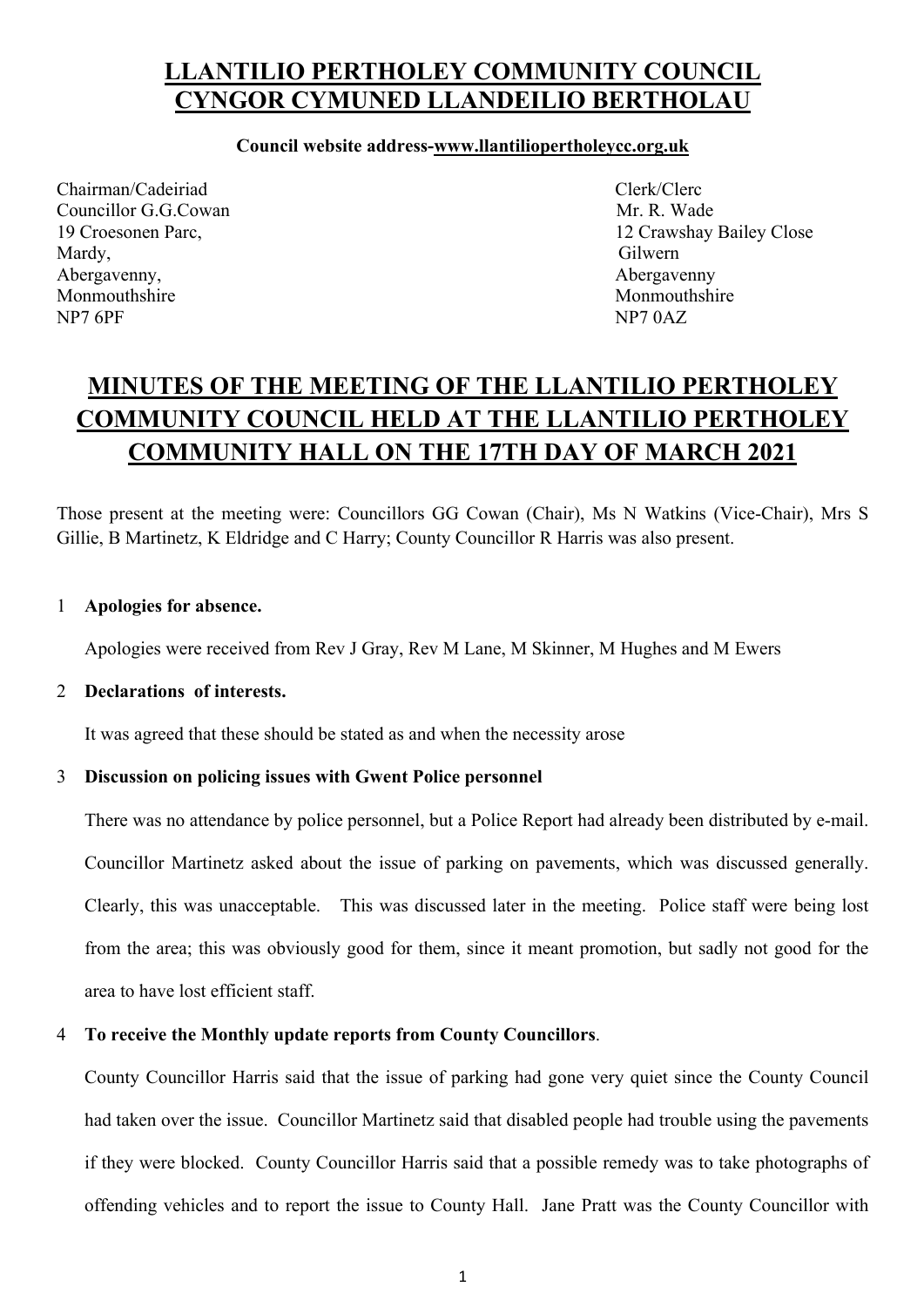overall responsibility for highways, with Mark Hand being the overall senior officer. It was agreed that the Clerk should write to them both regarding the issue.

On the issue of speeding on the Hereford Road, Councillor Harry spoke of "Formula 1 Racing" and Councillor Ms Norma Watkins of cars driving two abreast down the road, issues that had previously been mentioned. There was also reference to speeding on St Teilo's Road. It appears that it is planned that a general 20 mph zone will apply throughout the town. Councillor Cowan asked who was policing the speeding. County Councillor Harris also spoke of the issue with the road surface, as to which they had all been contacted. Monmouthshire County Council Highways department said that, funds permitting, this issue would be attended to in the 2021/22 allocation

County Councillor Harris said there was to be a 3.89% rise in Council Tax. He also spoke of concern regarding the boundary changes. Abergavenny Town was likely to cost those concerned £1 per week more than if they remained in Llantilio Pertholey.

He also reported that planning in the Wye and Usk Valleys was at a good slow.

Councillor Cowan mentioned the sewerage on Ross Road, which was a continual problem, and Councillor Martinetz mentioned the drains. Councillor Cowan said that he and his wife had moved into the Croesonen Parc estate 46 years previously; at that point, the drains were cleared twice a year; they had not been cleared for 10-15 years.

## 5 **To approve the Minutes of the meeting held on the 16th December 2020.**

The Minutes were approved.

## 6 **To consider Matters arising from the Minutes of the meeting held on the 16th December 2020, and specifically:**

(a) The new web-site – it was agreed that the new web-site as designed by Councillor Mrs S Gillies should be put into effect. The Clerk was authorised to pay the fee required for the domain and to obtain the current web address from Mr Vaughan. Councillor Mrs S Gillies said she would like photographs of the area to go on the web-site.

(b) The Community Councillor's Reward – this was discussed, and Councillor Cowan left the discussion whilst the Chairman's remuneration was being discussed. However, County Councillor Harris made it clear that the allowance of £150 per Councillor was clearly established in law. An individual councillor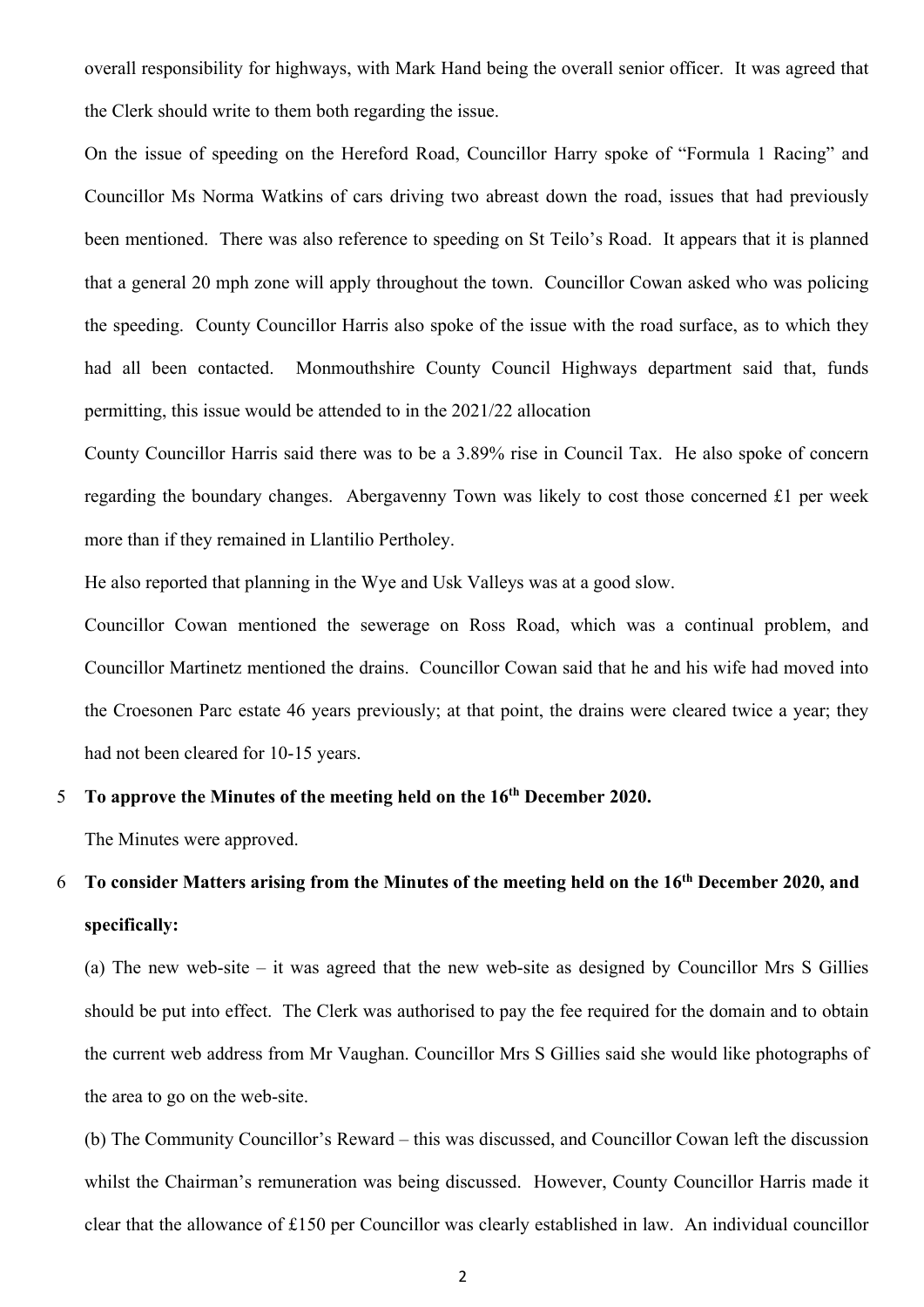was not obliged to accept it, but had to "opt out" officially in writing to the Clerk. That included the Chairman's allowance of £500. For certain councillors this would mean that it was taxable.

(c) The Risk Assessment. The Clerk said there was a fairly substantial document which he had been sent by One Voice, and which had been discussed briefly in December. Because the Council had not met since then, it was agreed that the document should be distributed by e-mail and the issue then discussed at the next meeting.

#### 7 **To consider correspondence received**.

- (a) The Caretaker had resigned. It was agreed that an advertisement should be placed in the *Abergavenny Chronicle* to ask for applicants for the post, combined with that of cleaner.
- (b) Rentokil (formerly Cannon) the Clerk reported back about the problems he had been experiencing with them, over billing the Council for their services during the lock-down. It was still unclear whether the Council was paying only rent for items on the premises or whether it was being billed for items which had not been supplied at all. The original contract had been agreed some time ago – probably before Alwyn Holland had been Clerk. It was agreed that the Clerk should continue to press the issue, and at the end of the day should seek to end the contract completely if not satisfied.
- (c) A letter had been received from Monmouthshire County Council regarding the forthcoming election. It was agreed that the Clerk should write to express the Council's reservations concerning items being left outside the hall. Councillor Ms N Watkins said that the booths were normally left outside and were not usually a problem, but other items certainly would be.
- (d) The Clerk reminded Councillors of Census Day and of the need to urge people to comply with it.
- (e) Councillor Cowan said that he recollected being asked to comment on the public transport infrastructure. The Clerk said he would check on this – it might have been mentioned in previous minutes. In the event that a reply was needed, Councillor Cowan said that it could take a four hour round trip to Cardiff because the buses went via Pontypool; Councillor Martinezt reported on a nightmare trip he had taken via Merthyr Tydfil. The general sense of the meeting was that Abergavenny was badly served.
- (f) An e-mail had been received from One Voice, inviting renewal of membership. This was agreed.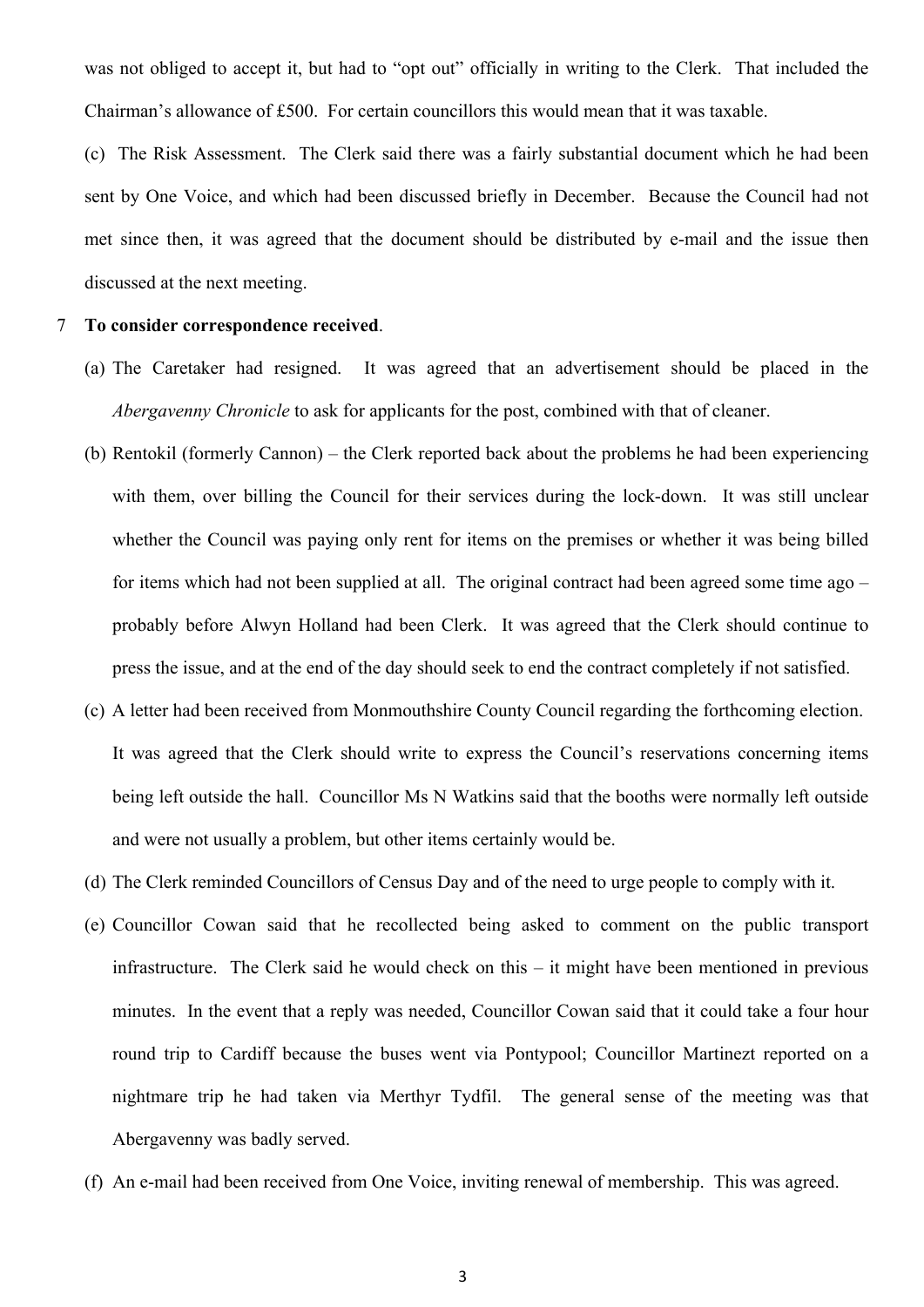#### 8 **To consider planning matters**.

There were none to be considered, although the Clerk reported that Mr Nicholls had appealed the refusal of planning permission for the site off the Hereford Road. Councillor Cowan said that perhaps there needed to be a reminder that Senedd rules required transport and pavements, and it was emphasised once again that the land was swampy.

#### 9 **To consider the payment of Accounts**.

Payments were agreed as follows:

Clerk's Salary £1215.28 HMRC £243.05 British Gas £448.07 Merlin £565.50 One Voice £608

#### 10 **To consider the Financial Statement**

This had been distributed by e-mail. The Clerk said that the Council had already received two instalments of a business grant, and he had been notified of a further payment of £4,000 which was to be paid into the Council's account in March.

#### 11 **To consider any matters regarding the Playing Fields Committee**

(a) An update was given regarding progress on the memorial garden. Councillor Ms Norma Watkins said the paths had been done, and they had received offers of wild flower seeds. Councillor Cowan said that the new gates and trees were up, and the Council now had a shed. He queried whether we had received forks for the raised beds. Councillor Ms Norma Watkins said that one lot of turf had apparently ended up in Park Street, for reasons unknown.

(b) The Clerk raised the issue of the markings in the car park, and it was agreed that he should obtain estimates for these to be renewed. The general feeling of the meeting was that this was something that the County Council might undertake, and the Clerk was advised to try them first.

#### 12 **To consider matters relating to the Community Hall**

(a) Councillor Cowan reported that the repairs had been completed to the gents toilet, the lighting and CCTV had been installed and issues with the emergency lights – six of them had faulty - remedied. He would be undertaking monthly checks, and the installer would check once a year. The CCTV